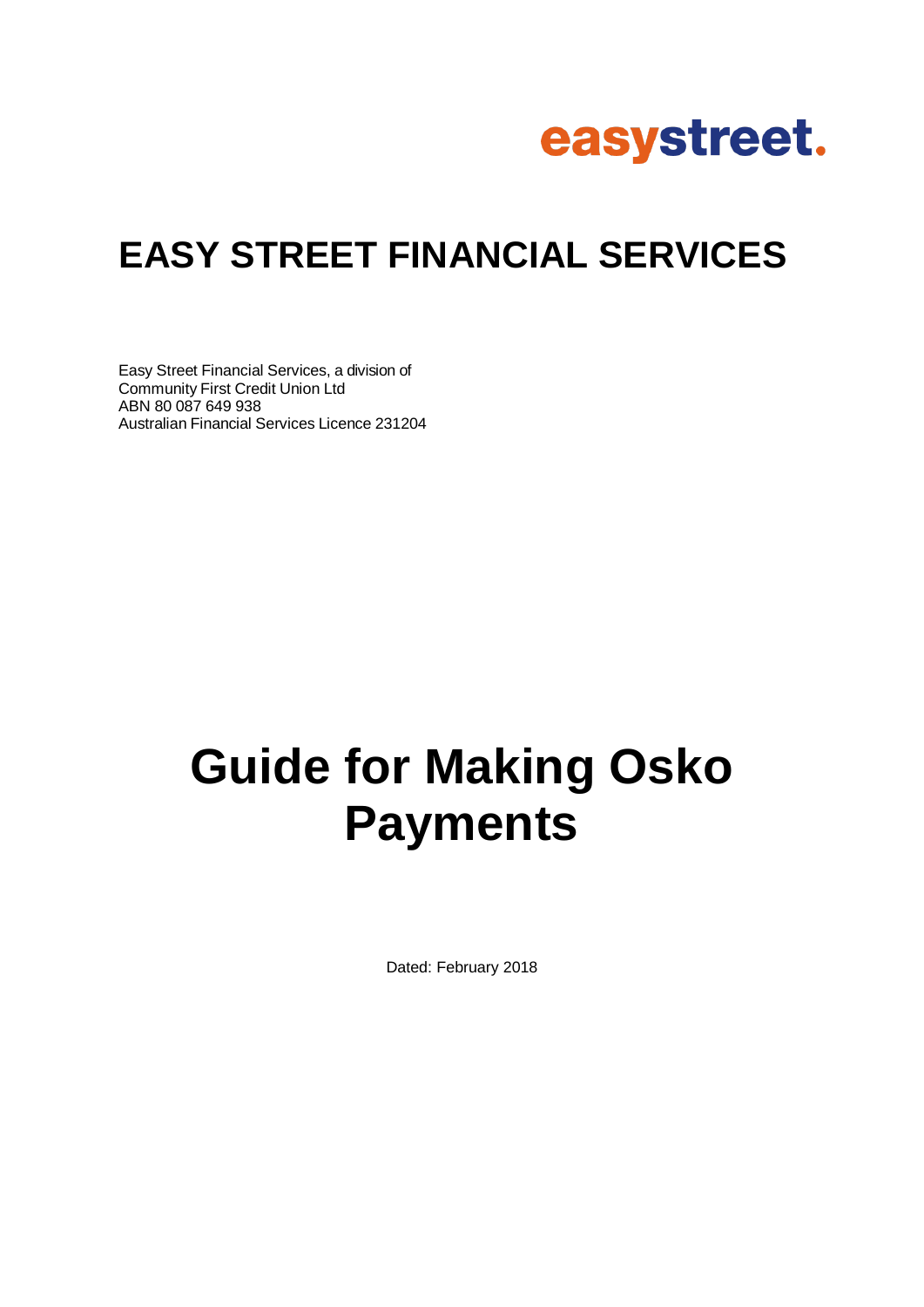## **OSKO**

We subscribe to Osko under the **BPAY** Scheme, allowing all our customers who satisfy the requirements set out in this Guide to make and receive Osko Payments in near real time.

You will be able to make an Osko Payment or Payment Request through Internet Banking.

Any notifications we need to give you about Osko Payments or Payment Requests will be via messages on our Internet Banking.

We will tell you if, for any reason, we are no longer able to offer you Osko. If we are no longer able to offer you Osko, you will not be able to send or receive Osko Payments through us.

Where we are able to do so we will tell you:

- o if there are any delays in processing Osko Payments;
- o when your Osko Payment is likely to be completed;
- $\circ$  give you the opportunity to cancel an Osko Payment if it is delayed.

#### **How to use Osko**

You can make Osko Payments from your accounts that allow payments such as BPAY, Pay Anyone and external transfers.

You can use Osko to make payments initiated using electronic equipment consistent with the terms and conditions applying to your accounts.

Our Account & Access Facility Terms and Conditions apply to any Osko Payment that you make.

Transaction limits may apply from time-to-time on the amount of Osko Payments that you can make. These transaction limits are set out in our Account & Access Facility Terms and Conditions available on our web site.

#### **PayID**

You do not have to have a registered PayID in order to make an Osko Payment.

When you direct an Osko Payment or Payment Request to a PayID connected to a joint account, other account holders may be able to see the messages and notifications associated with the Payment or Payment Request. Similarly, depending on the settings you choose for your PayID, other account holders on your account may be able to see messages and notifications associated with Payments and Payment Requests addressed to your PayID. You can obtain more information regarding the use of PayIDs by joint accounts on our web site. Customers with an "all to sign" joint account will not be eligible for a PayID.

When initiating a Transaction, you might direct the Transaction to an incorrect account if you get a PayID wrong. To try to avoid this, we will ask you to verify that you have the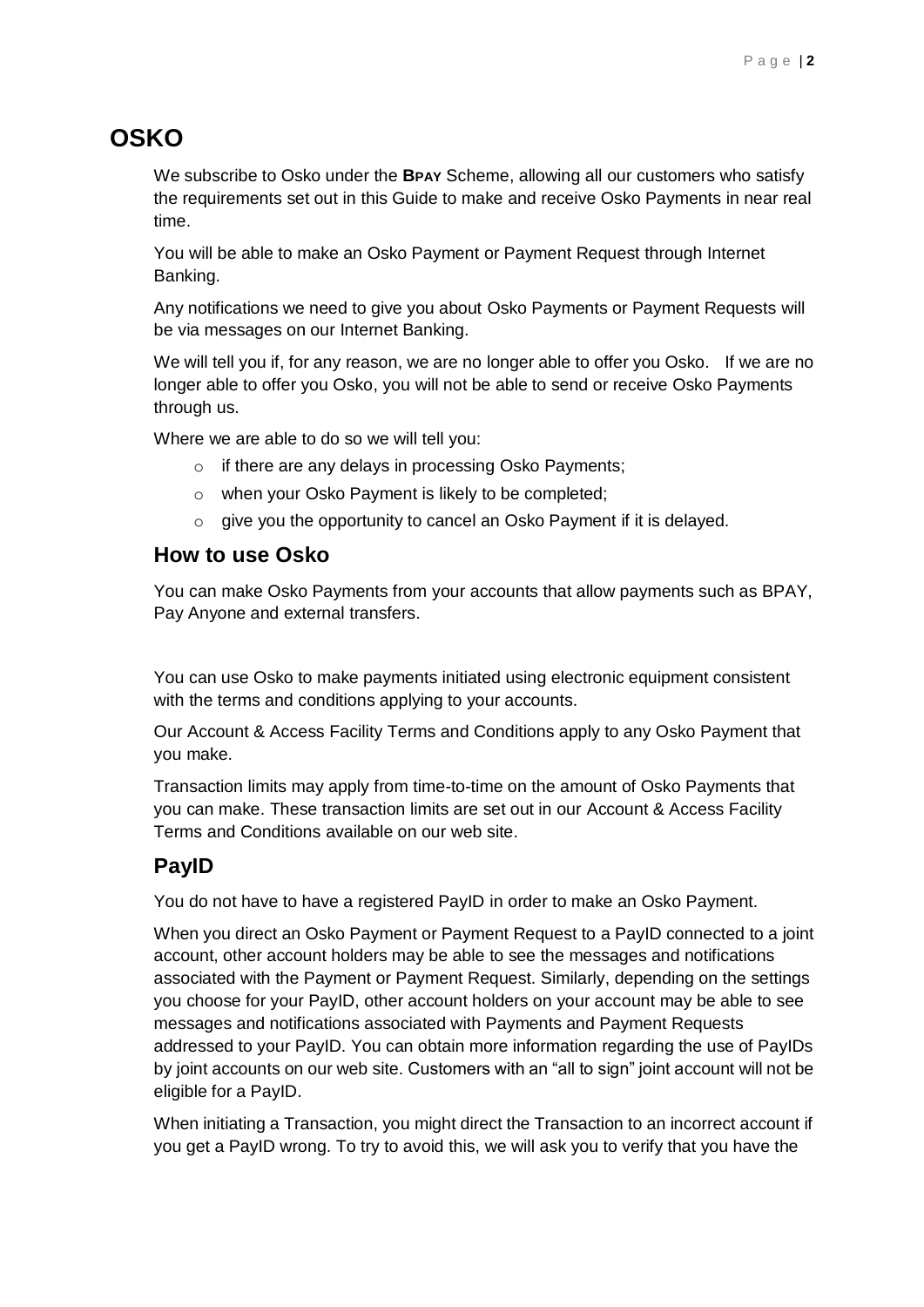right PayID. We will do this by presenting you with the associated PayID Name as an additional confirmation of the intended recipient before you submit a Transaction.

Please refer to our Customer Terms for Creating and Using Your PayID on our web site.

### **MAKING OSKO PAYMENTS**

#### **How Osko Payments work**

Osko payments allow customers to make and receive payments in near real time.

You can also use Osko for:

- o multiple Osko payments;
- o scheduled and recurring Osko payments.

#### **Payment Directions**

You must give us the following information when you send us a Payment Direction:

- o recipient's PayID
- o recipient's name
- o amount
- o the account the payment is to come from

**You should ensure that all information you provide in relation to an Osko Payment is correct as we will not be able to cancel an Osko Payment once it has been processed.** 

#### **Mistaken payments**

If you have made a mistaken payment, either as to the PayID or the amount, please notify us. We will follow the procedures for mistaken payments in the ePayments Section of our *Account & Access Facility Terms and Conditions.*

Where we and the sending financial institution determine that an NPP Payment made to your Account is either a Mistaken Payment or a Misdirected Payment, we may, without your consent, and subject to complying with any other applicable Terms and Conditions, deduct from your Account, an amount up to the original amount of the Mistaken Payment or Misdirected Payment. We will notify you if this occurs.

#### **Security**

You should follow the guidelines in the terms and conditions applying to your account to protect against unauthorised access to your account, including not to:

- o disclose your pass code to anyone;
- o write the pass code on a device
- $\circ$  select a pass code which represents your date of birth or a recognisable part of your name.

This list is not exhaustive.